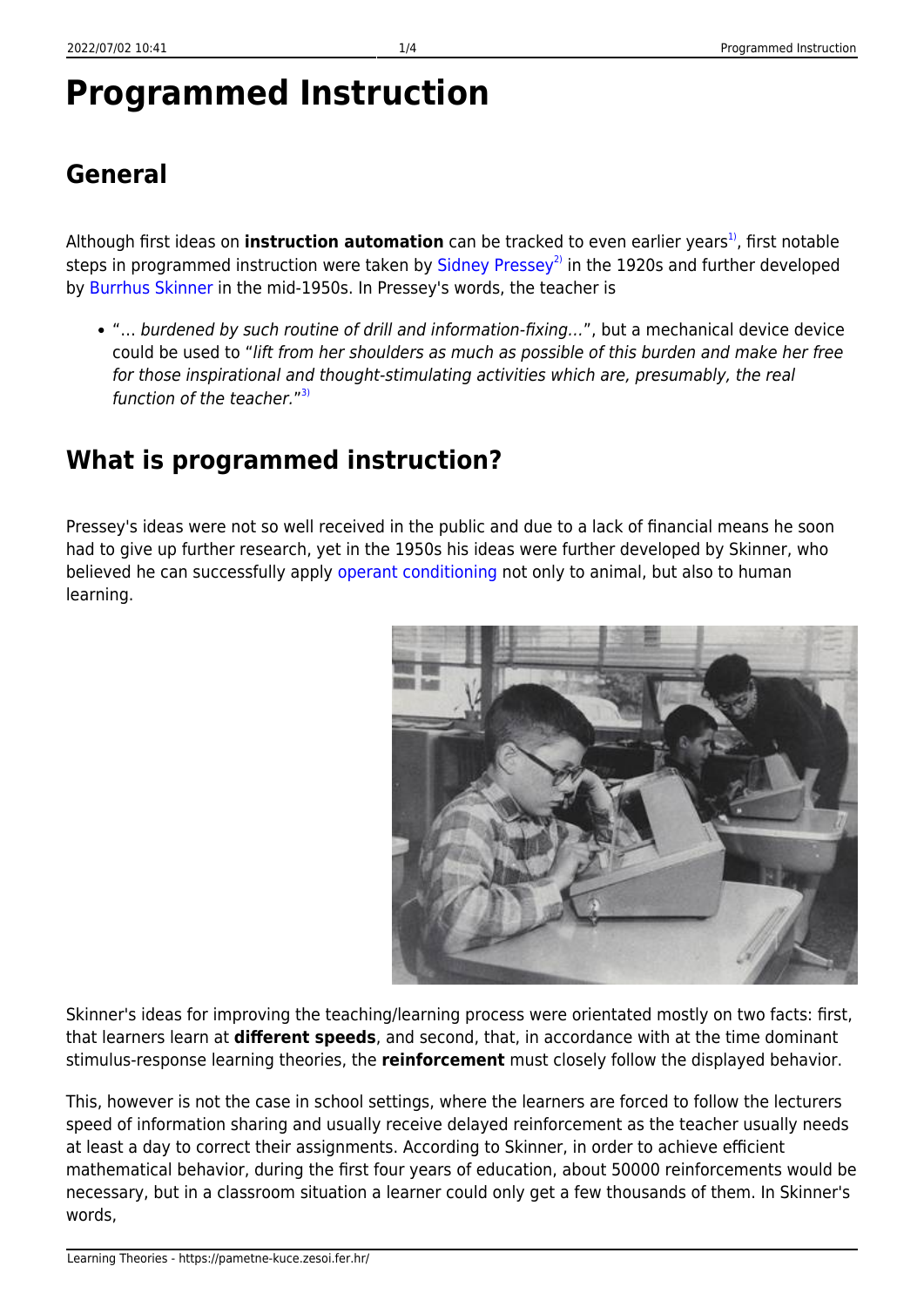"The simple fact is that, as a mere reinforcing mechanism, the teacher is out of date." $4$ 

Since employing a teacher or tutor for every learner would solve the problem, but would be virtually impossible, Skinner suggested and worked on introducing learning machines, on which each learner could work at his own pace and receive direct reinforcement after solving a task correctly.

The basic principle of programmed instruction for Skinner, aside from reinforcement was behavior **shaping** - forming desired behavior through a number of small stimulus-response learning sessions.<sup>[5\)](#page--1-0)</sup>

"By making each successive step as small as possible, the frequency of reinforcement can be raised to a maximum, while the possibly aversive consequences of being wrong are reduced to a minimum."<sup>[6\)](#page--1-0)</sup>

#### **What is the practical meaning of programmed instruction?**

Learning from programmed instruction on a learning machine usually includes:

- a carefully designed course with **predefined sequence of units**,
- very **small units** delivering only a small amount of new information so it is easily understandable (shaping),
- immediate answer after filling in the missing information (**reinforcement**)
- moving on to the next unit based on the correctness of the given answer.

## **Criticisms**

Various criticisms of programmed instruction proposed so far object programmed instruction method for $\overline{7}$ :

- assigning the responsibility for learning to the learning materials and not to learners (ontological determinism),
- forcing instructional problems to fit into **observable behavior** measuring and accepting only observable behaviors as proper learning outcomes (materialism),
- presenting technology as the key factor for learning without addressing learner's needs (technological determinism)
- **rigidness** and resistance to adaptation to fit individual learner's needs, and
- ensuring that learners are correct as often as possible through shaping (*overprompting*).

Research has provided questionable results about the efficiency of the programmed instruction and learning machines. A meta-study<sup>8</sup>, that summarized results of 36 studies comparing programmed instruction with traditional classroom teaching suggested 18 of 36 showed no statistically significant difference, 17 showed a statistically significant difference in favor of programmed instruction and one study showed a statistically significant difference in favor of classroom teaching.

Other research found that programmed instruction can result in frustration if a learner can't follow the pace of his peers, paying less attention due to overprompting and eventually disliking the concept of programmed instruction.<sup>[9\)](#page--1-0)</sup>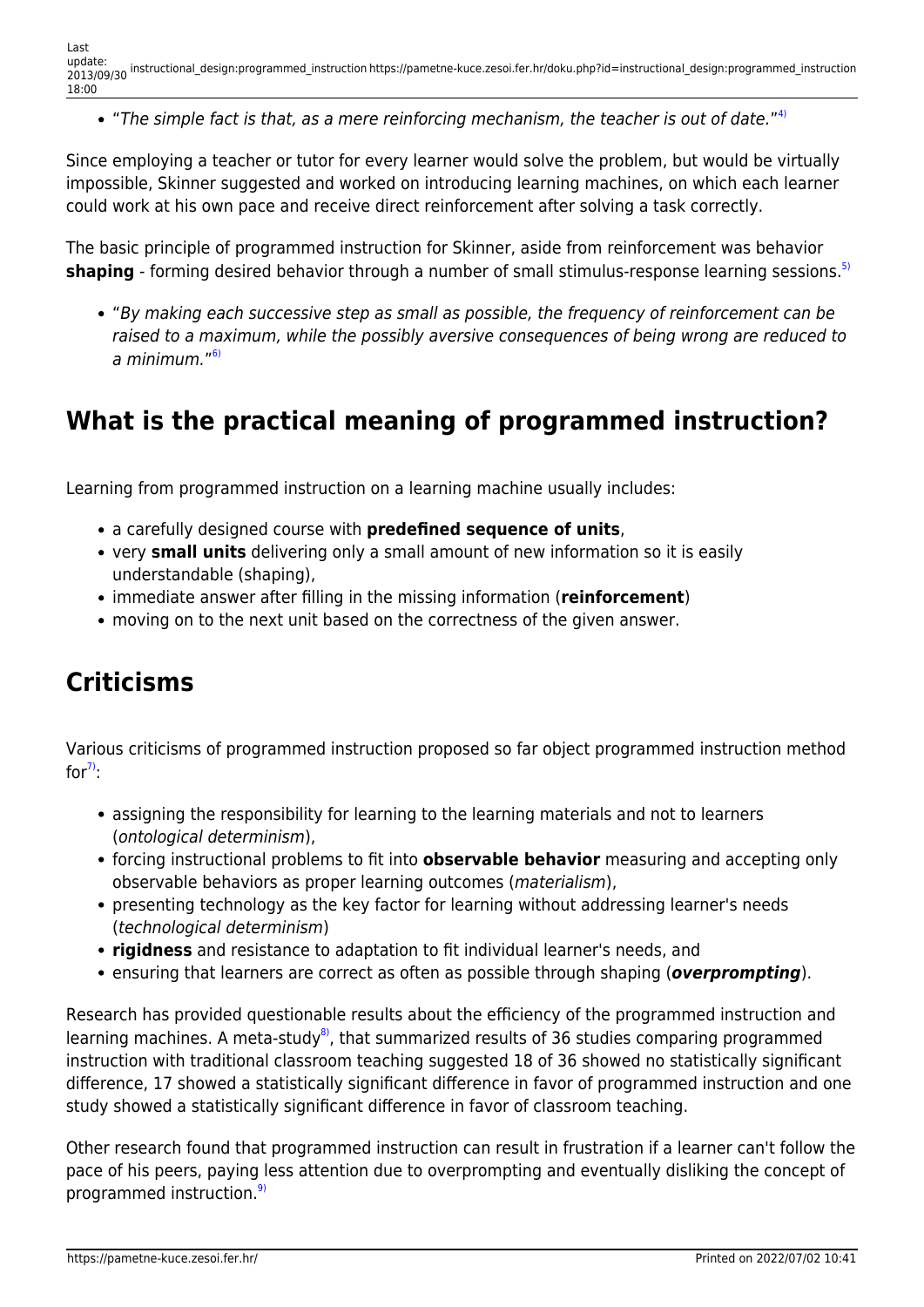There still is an ongoing yet limited research today examining benefits of programmed instruction as an addition to learning materials. $10$ 

#### **Keywords and most important names**

- **Programmed instruction**, **learning machine**, **shaping**, **reinforcement**, **overprompting**
- [Burrhus Skinner](http://www.bfskinner.org/bfskinner/AboutSkinner.html), [Sidney Pressey](http://education.stateuniversity.com/pages/2332/Pressey-Sidney-L-1888-1979.html)

## **Bibliography**

[McDonald, Jason K., Stephen C. Yanchar, and Russell T. Osguthorpe. Learning from programmed](http://www.springerlink.com/content/w8711256732774h7/) [instruction: Examining implications for modern instructional technology. Educational Technology](http://www.springerlink.com/content/w8711256732774h7/) [Research and Development 53, no. 2: 84-98. 2005.](http://www.springerlink.com/content/w8711256732774h7/)

[Youtube: Programmed Learning](http://www.youtube.com/watch?v=EXR9Ft8rzhk&feature=youtube_gdata_player)

[Wleklinski, Nichole. Skinner's Teaching Machine and Programmed Learning Theory.](http://www.isrl.illinois.edu/~chip/projects/timeline/1954teaching_machine.html) Retrieved July 15, 2011.

[Spencer, K. Psychology of Learning: improving pupil performance. The art of teaching and the science](https://hydra.hull.ac.uk/assets/hull:1940/content03) [of learning.](https://hydra.hull.ac.uk/assets/hull:1940/content03)

#### **Read more**

[Casas, Martha. The history surrounding the use of Skinnerian teaching machines and programmed](http://books.google.hr/books?id=bsGlHAAACAAJ) [instruction \(1960-1970\). Harvard Graduate School of Education, 1997.](http://books.google.hr/books?id=bsGlHAAACAAJ)

Schramm, W. The Research on Programmed Learning: an annotated bibliography. Washington, D.C.: U.S. Department of Health, Education and Welfare, 1964.

Pressey, S. L. A simple apparatus which gives tests and scores - and teaches. School and Society 23, no. 586: 373-376. 1926.

[1\)](#page--1-0)

[McDonald, Jason K., Stephen C. Yanchar, and Russell T. Osguthorpe. Learning from programmed](http://www.springerlink.com/content/w8711256732774h7/) [instruction: Examining implications for modern instructional technology. Educational Technology](http://www.springerlink.com/content/w8711256732774h7/) [Research and Development 53, no. 2: 84-98. June 2005.](http://www.springerlink.com/content/w8711256732774h7/)

[2\)](#page--1-0) , [3\)](#page--1-0)

Pressey, S. L. A simple apparatus which gives tests and scores - and teaches. School and Society 23, no. 586: 373-376, 1926.

[4\)](#page--1-0) , [6\)](#page--1-0)

[5\)](#page--1-0)

[Skinner, Burrhus Frederic. The technology of teaching. Meredith, 1968.](http://books.google.com/books?id=5jOdAAAAMAAJ)

Note again that Skinner developed programmed instruction in context of [operant conditioning](https://pametne-kuce.zesoi.fer.hr/doku.php?id=learning_theories:operant_conditioning) and [behaviorism](https://pametne-kuce.zesoi.fer.hr/doku.php?id=learning_paradigms:behaviorism) [7\)](#page--1-0)

[McDonald, Jason K., Stephen C. Yanchar, and Russell T. Osguthorpe. Learning from programmed](http://www.springerlink.com/content/w8711256732774h7/)